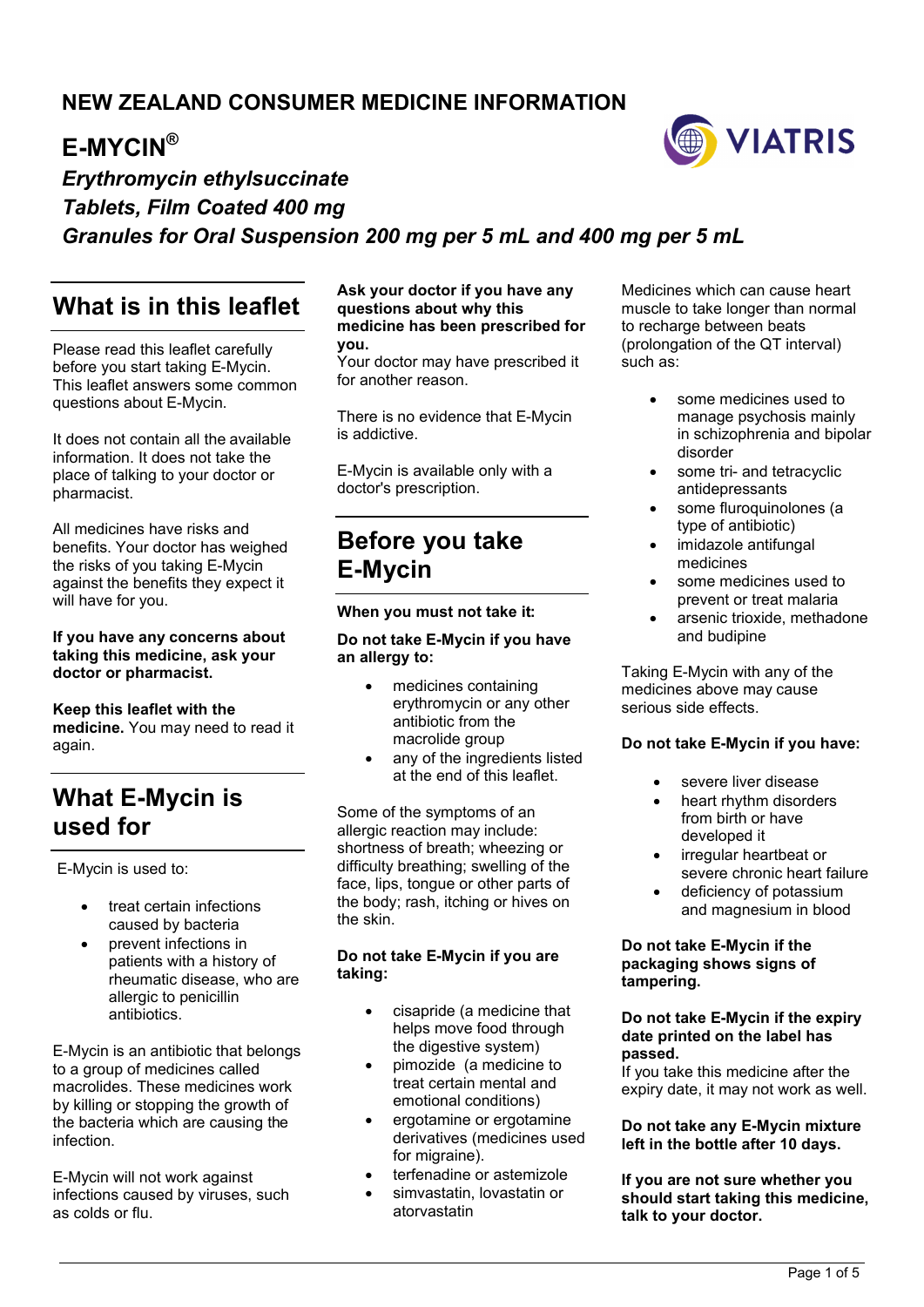# *Before you start to take*

*it:*

**Tell your doctor if you have allergies to any other medicines, foods, preservatives or dyes.**

#### **Tell your doctor if you have or have had any of the following medical conditions:**

- liver problems
- heart problems
- salt imbalances
- myasthenia gravis, a condition where tmulscles become weak and tire easily
- eye disorder
- pneumonia

#### **Tell your doctor if you are pregnant or plan to become pregnant or are breast-feeding.** Your doctor can discuss with you the risks and benefits involved.

**If you have not told your doctor about any of the above, tell him/her before you start taking E-Mycin.**

### *Taking other medicines*

**Tell your doctor or pharmacist if you are taking any other medicines, including any that you get without a prescription from your pharmacy, supermarket or health food shop.**

Some medicines and E-Mycin may interfere with each other. These include:

- theophylline (a medicine used to treat asthma)
- medicines used to treat heart failure and fast irregular heartbeats e.g. digoxin, disopyramide, quinidine, amiodarone
- medicines used to thin your blood such as warfarin
- medicines used to treat sleep problems or as a sedative (e.g. zopiclone, triazolam, alfentanil, hexobarbital)
- some medication used for epilepsy such as carbamazepine, phenytoin or sodium valproate
- cyclosporin, tacrolimus, (medicines used to prevent organ transplant rejection or to treat certain problems with the immune system)
- bromocriptine (a medicine used to treat Parkinson's Disease)
- risperidone and haloperidol (medicines used to treat some mental disorders such as schizophrenia and anxiety)
- citalopram (a medicine used to treat depression)
- methylprednisolone (a medicine used to suppress inflammation)
- ciprofloxacin (a medicine used to treat bacterial infections)
- cilostazol (a medicine used to help with blood circulation)
- vinblastine (a medicine used in the treatment of Hodgkin's Disease)
- sildenafil (Viagra) (a medicine used to treat erection problems in men)
- HMG-CoA Reductase Inhibitors (medicines used to lower high cholesterol and triglyceride levels in the body such as lovastatin and simvastatin (e.g. Lipex, Zocor))
- colchicine (a medicine used to treat gout)
- rifabutin (a medicine used in the treatment of tuberculosis).

These medicines may be affected by E-Mycin or may affect how well it works. You may need different amounts of your medicines, or you may need to take different medicines.

If you are not sure whether you are taking any of these medicines, check with your doctor or pharmacist.

Your doctor and pharmacist have more information on medicines to be careful with or avoid while taking E-Mycin.

# **How to take E-Mycin**

**Follow all directions given to you by your doctor or pharmacist** 

#### **carefully.**

They may differ from the information contained in this leaflet.

**If you do not understand the instructions on the bottle, ask your doctor or pharmacist for help.**

### *How much to take*

Your doctor will tell you how much E-Mycin you need to take each day. It is important that you take E-Mycin as directed by your doctor. **Do not take more than the recommended dose.**

The usual adult dose is one E-Mycin tablet (400 mg) every six hours. This will vary from person to person.

Your doctor may advise you to take a different dose. This depends on the infection being treated and how severe it is.

For children, their doctor will work out the dose according to their age, body weight and how severe the infection is.

### *How to take it*

*Tablets:* Swallow whole with a glass of water.

*Mixture:* Always shake the bottle well before taking E-Mycin. Use a metric measure to ensure that you measure the correct dose.

### *When to take it*

Space the doses of E-Mycin evenly apart and take them at about the same time(s) each day. This will allow E-Mycin to have its best effect and also help you remember when to take it.

E-Mycin can be taken with or without food. However, taking E-Mycin with food may help reduce the chance of a stomach upset occurring.

### *How long to take it*

**Keep taking E-Mycin until you finish the tablets or mixture, or for as long as your doctor recommends.**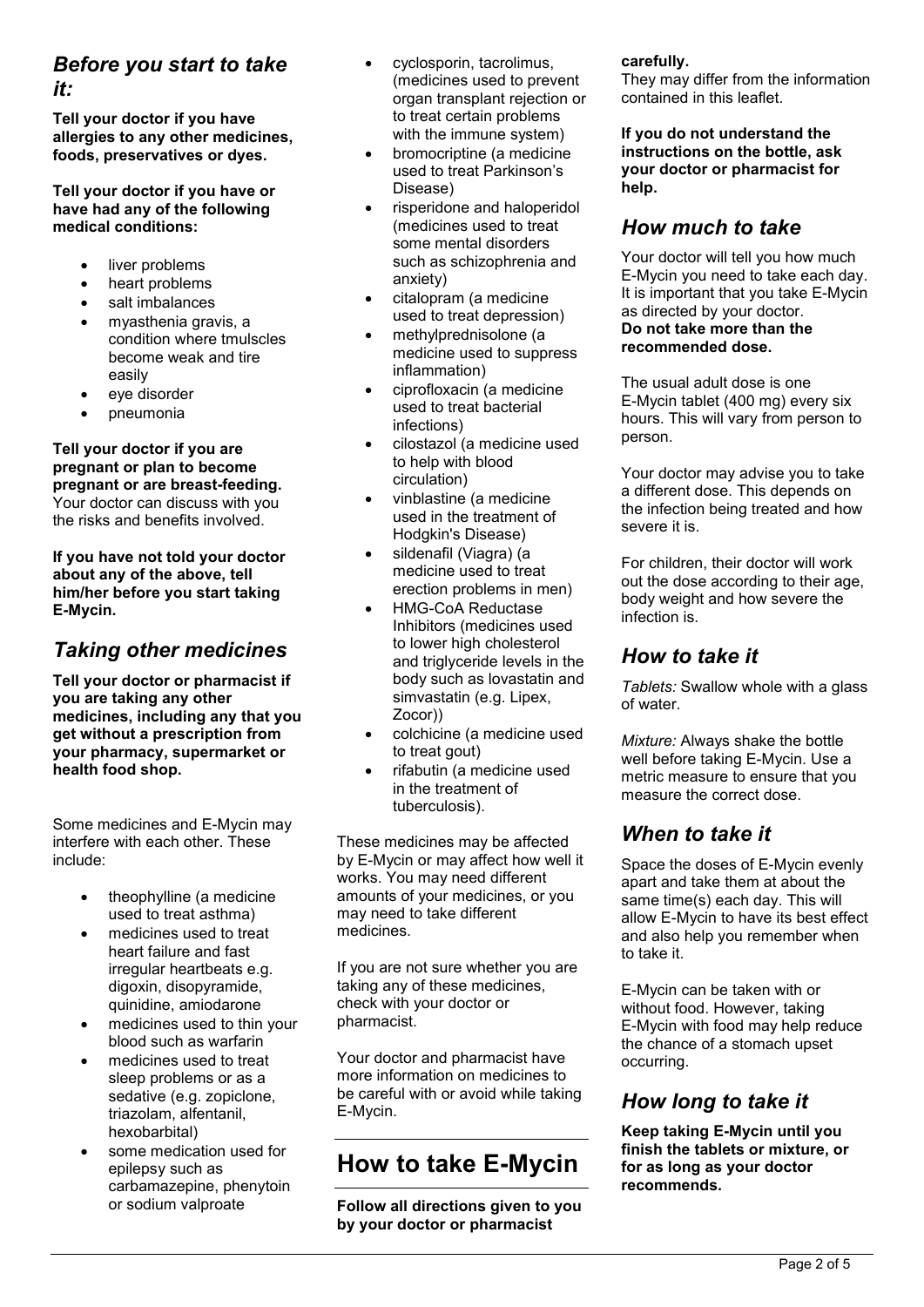#### **Do not stop taking E-Mycin, even if you feel better after a few days, unless advised by your doctor.**

If you are being treated for an infection, E-Mycin is usually taken for one to two weeks. Your infection may not clear completely if you stop taking your medicine too soon.

## *If you forget to take it*

If it is almost time for your next dose, skip the dose you missed and take your next dose when you are meant to. Otherwise, take the missed dose as soon as you remember, and then go back to taking your medicine as you would normally.

#### **Do not take a double dose to make up for the dose you missed.**

This may increase the chance of you getting an unwanted side effect.

If you have any questions or are not sure what to do, ask your doctor or pharmacist.

### *If you take too much (overdose)*

**Immediately telephone your doctor or the National Poisons Information Centre (0800 POISON or 0800 764 766) for advice, or go to Accident and Emergency at the nearest hospital, if you think that you or anyone else may have taken too much E-Mycin. Do this even if there are no signs of discomfort or poisoning.** You may need urgent medical attention.

Take the bottle of E-Mycin with you if you can.

Keep telephone numbers for these places handy.

# **While you are using E-Mycin**

### *Things you must do*

**If you are about to be started on any new medicine, remind your doctor and pharmacist that you are taking E-Mycin.**

**Tell any other doctors, dentists, and pharmacists who treat you that you are taking this medicine.**

**Tell your doctor if you develop a skin rash or hives while taking E-Mycin.**

**If you are going to have surgery, tell the surgeon or anaesthetist that you are taking this medicine.** It may affect other medicines used during surgery.

**If you become pregnant while taking this medicine, tell your doctor immediately.**

**If you are about to have any blood tests, tell your doctor that you are taking this medicine.** It may interfere with the results of some tests.

**Keep all of your doctor's appointments so that your progress can be checked.** Your doctor may do some tests from time to time to make sure the medicine is working and to prevent unwanted side effects.

### *Things you must not do*

**Do not take E-Mycin to treat any other complaints unless your doctor tells you to.**

**Do not give your medicine to anyone else, even if they have the same condition as you.**

**Do not stop taking your medicine or lower the dosage without checking with your doctor.**

## *Things to be careful of*

#### **Be careful driving or operating machinery until you know how E-Mycin affects you.**

This medicine may cause dizziness in some people. If you have this symptom, do not drive, operate machinery or do anything else that could be dangerous.

# **Side effects**

**Tell your doctor or pharmacist as soon as possible if you do not feel well while you are taking E-Mycin.**

E-Mycin is effective in treating most

infections it is prescribed for, however it may have unwanted side effects in a few people. All medicines can have side effects. Sometimes they are serious, most of the time they are not. You may need medical attention if you get some of the side effects.

**Do not be alarmed by the following lists of side effects. You may not experience any of them.**

**Ask your doctor or pharmacist to answer any questions you may have.**

**Tell your doctor or pharmacist if you notice any of the following and they worry you:**

- stomach cramps and pains
- feeling sick, vomiting, accumulation of gas and diarrhoea
- oral thrush (white, furry sore tongue and mouth)
- vaginal thrush (sore and itchy vagina, vaginal discharge).
- weight loss
- fever, headache

The above list includes the more common side effects of E-Mycin. They are usually mild and shortlived.

#### **Tell your doctor as soon as possible if you notice any of the following:**

- yellowing of the eyes or skin (jaundice), feeling generally unwell and having poor appetite
- hearing loss / deafness
- ringing or buzzing in the ears
- dizziness, drowsiness
- confusion, hallucinations
- fits
- in infants, irritability with feeding or severe vomiting
- muscle pain, weakness and joint swelling
- any vision problem

The above list includes serious side effects that may require medical attention. Serious side effects are rare.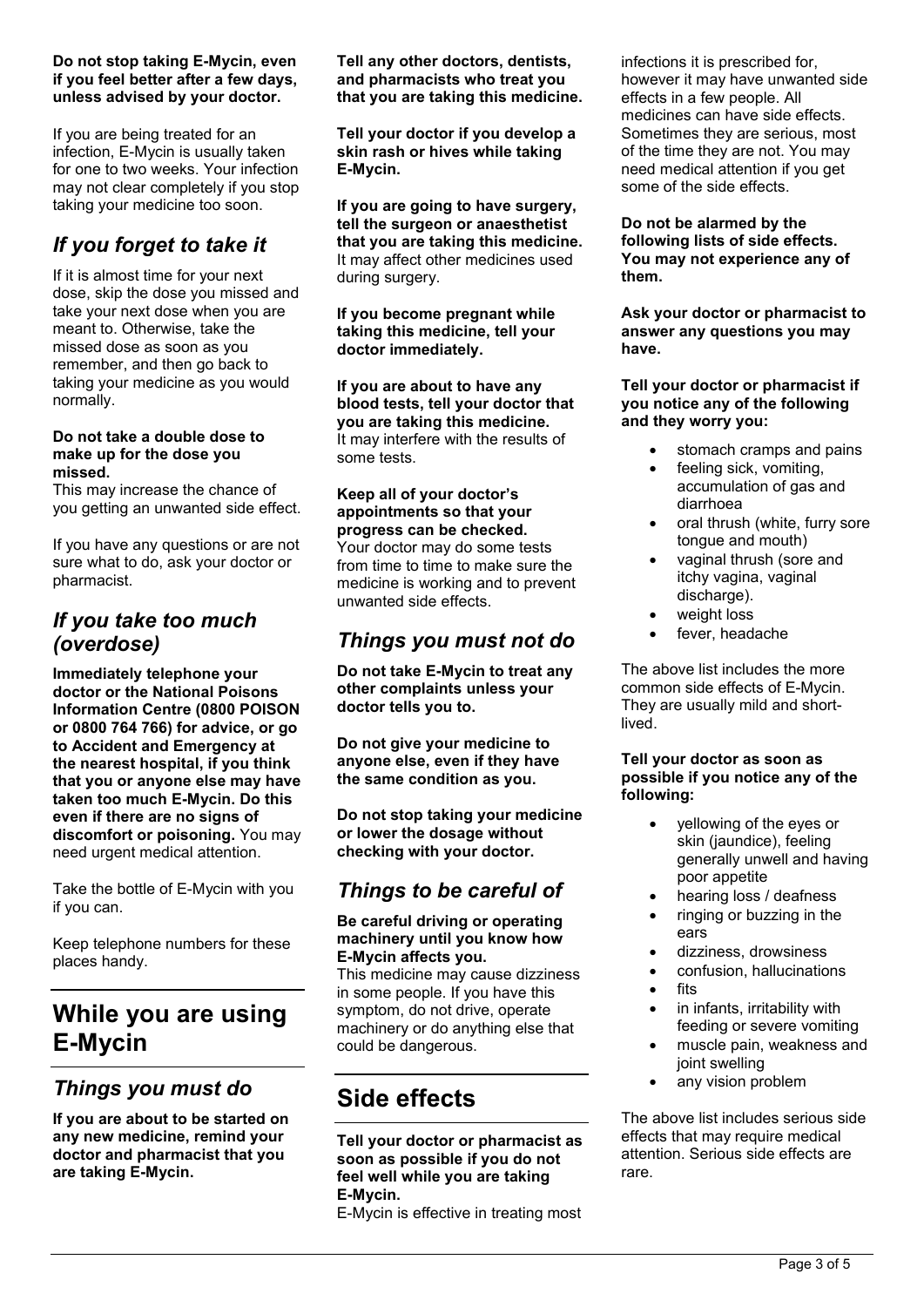**If any of the following happen, stop taking E-Mycin and tell your doctor immediately or go to Accident and Emergency at the nearest hospital:**

- signs of an allergic reaction such as any type of skin rash, itching, or hives
- swelling of the face, lips, tongue or other parts of the body
- severe blisters and bleeding in the lips, eyes, mouth, nose and genitals
- shortness of breath, wheezing, troubled breathing
- fast, irregular or pounding heart beat
- chest pain
- watery and severe diarrhoea, which may also be bloody.

The above list includes very serious side effects. You may need urgent medical attention or hospitalisation. These side effects are very rare.

#### **Tell your doctor or pharmacist if you notice anything that is making you feel unwell.**

Other side effects not listed above may also occur in some people.

Some of these side effects (for example, changes in liver function tests) can only be found when your doctor does tests from time to time to check your progress.

### *After you have finished taking E-Mycin*

**Tell your doctor immediately if you notice any of the following side effects, particularly if they occur several weeks after stopping treatment with E-Mycin:** 

- severe abdominal cramps or stomach cramps
- watery and severe diarrhoea, which may also be bloody
- fever, in combination with one or both of the above.

You may have a serious condition affecting your bowel. These are rare but serious side effects. Therefore, you may need urgent medical attention.

**Do not take any medicine for diarrhoea without first checking with your doctor.**

# **After using E-Mycin**

### *Storage*

**Keep your tablets/mixture in the bottle until it is time to take them.** If you take the tablets/mixture out of the bottle they may not keep well.

**Keep E-Mycin tablets in a cool dry place where the temperature stays below 30°C.**

#### **Keep E-Mycin mixture in the refrigerator but not in the freezer. Do not use any mixture left in the bottle after 10 days.**

Do not store E-Mycin or any other medicine in the bathroom or near a sink. Do not leave it on a window sill or in the car. Heat and dampness can destroy some medicines.

#### **Keep E-Mycin where children cannot reach it.**

A locked cupboard at least one-anda half metres above the ground is a good place to store medicines.

### *Disposal*

**If your doctor tells you to stop taking this medicine or the expiry date has passed, ask your pharmacist what to do with any medicine that is left over.**

# **Product description**

### *What it looks like*

#### **E-Mycin is available as tablets or mixtures.**

E-Mycin tablets are flesh pink in colour, oval-shaped, film-coated and marked E-N on one side and " $\alpha$ " on the other.

E-Mycin mixtures come in 2 strengths - E-Mycin 200 and E-Mycin 400. Both mixtures are pink, cherry flavoured and sugarfree.

### *Ingredients*

The active ingredient in E-Mycin tablets and mixtures is erythromycin (as erythromycin ethylsuccinate).

## *E-Mycin tablets*

E-Mycin tablets contain 400 mg of erythromycin.

E-Mycin tablets also contain the following inactive ingredients:

- calcium hydrogen phosphate anhydrous
- maize starch
- sorbic acid
- povidone
- purified talc
- sodium starch glycollate
- magnesium stearate.

The film coating also contains:

- polyvinyl alcohol
- titanium dioxide
- lecithin
- iron oxide red
- xanthan gum.

E-Mycin tablets do not contain lactose or gluten.

### *E-Mycin mixtures*

Each 5 mL of E-Mycin 200 mixture contains 200 mg of erythromycin.

Each 5 mL of E-Mycin 400 mixture contains 400 mg of erythromycin.

The mixtures also contain the following inactive ingredients:

- sorbitol
- sodium citrate dihydrate
- aspartame
- propylene glycol alginate
- silicon dioxide, colloidal
- sodium benzoate
- erythrosine CI45430
- cherry flavour (contains preservative 320).

## **If you want to know more**

Should you have any questions regarding this product, please contact your pharmacist or doctor.

### *Who supplies this medicine*